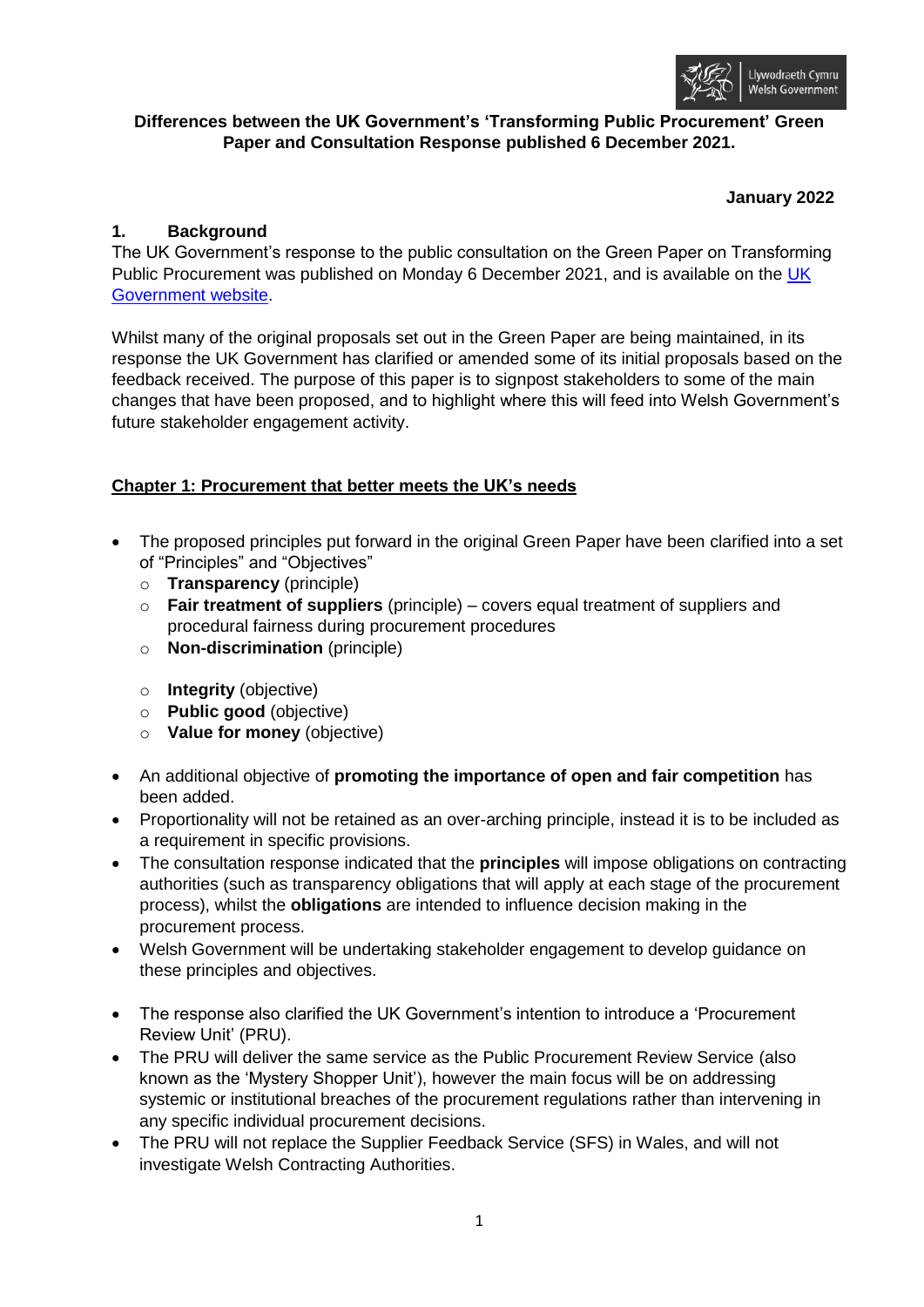

- The PRU will consult and be advised by a non-statutory panel of subject matter experts appointed by the Cabinet Office.
- The consultation response also outlined some of the UK Government Ministerial powers and duties that will be required to investigate procurement functions and issue reports and recommendations. In Wales, the initial intention will be to secure equivalent powers for Welsh Ministers to strengthen the existing SFS.
- In the Green Paper, the UK Government proposed legislating to require contracting authorities to have regard to the strategic priorities for public procurement that were set out in their National Procurement Policy Statement (NPPS). Whilst this proposal remains unchanged, Welsh Government officials are working with UK government officials to determine how contracting authorities in Wales can have regard to the strategic vision for procurement as set out in the Wales Procurement Policy Statement (WPPS) as an alternative to the NPPS.

## **Chapter 2: A simpler regulatory framework**

 The UK Government's intention is still to consolidate existing regulations into a single legislative framework, but consideration will be given to some sector-specific flexibility that is included in the current Utilities Contracts Regulations and Defence and Security Public Contracts Regulations

## **Chapter 3: Using the right procurement procedures**

- Feedback from stakeholders was that they want more guidance, 'template' examples and case studies. Welsh Government will be engaging with stakeholders to develop guidance on the new procurement procedures.
- There is a proposal to move away from the term 'crisis' and include a limited tendering ground, in the form of a new power (via statutory instrument) to 'declare when action is necessary to protect life'. Welsh Government officials are currently working with colleagues in the UK Government to determine how this new power can be used by Welsh Ministers.
- Light Touch Regime is to remain, but there are likely to be changes to its scope and application (for example, exemption from competition those services where service user choice is important).

#### **Chapter 4: Awarding the right contract to the right supplier**

- The UK Government intends to review the changes that were originally put forward in the Green Paper in relation to excluding suppliers from procurements. The aim is to develop a 'simpler and clearer' exclusions framework which is 'better suited to the UK's commercial and legal landscape', and is more focussed on those suppliers who cause a genuine risk to public procurement.
- Deferred Prosecution Agreements will not be a ground for discretionary exclusion.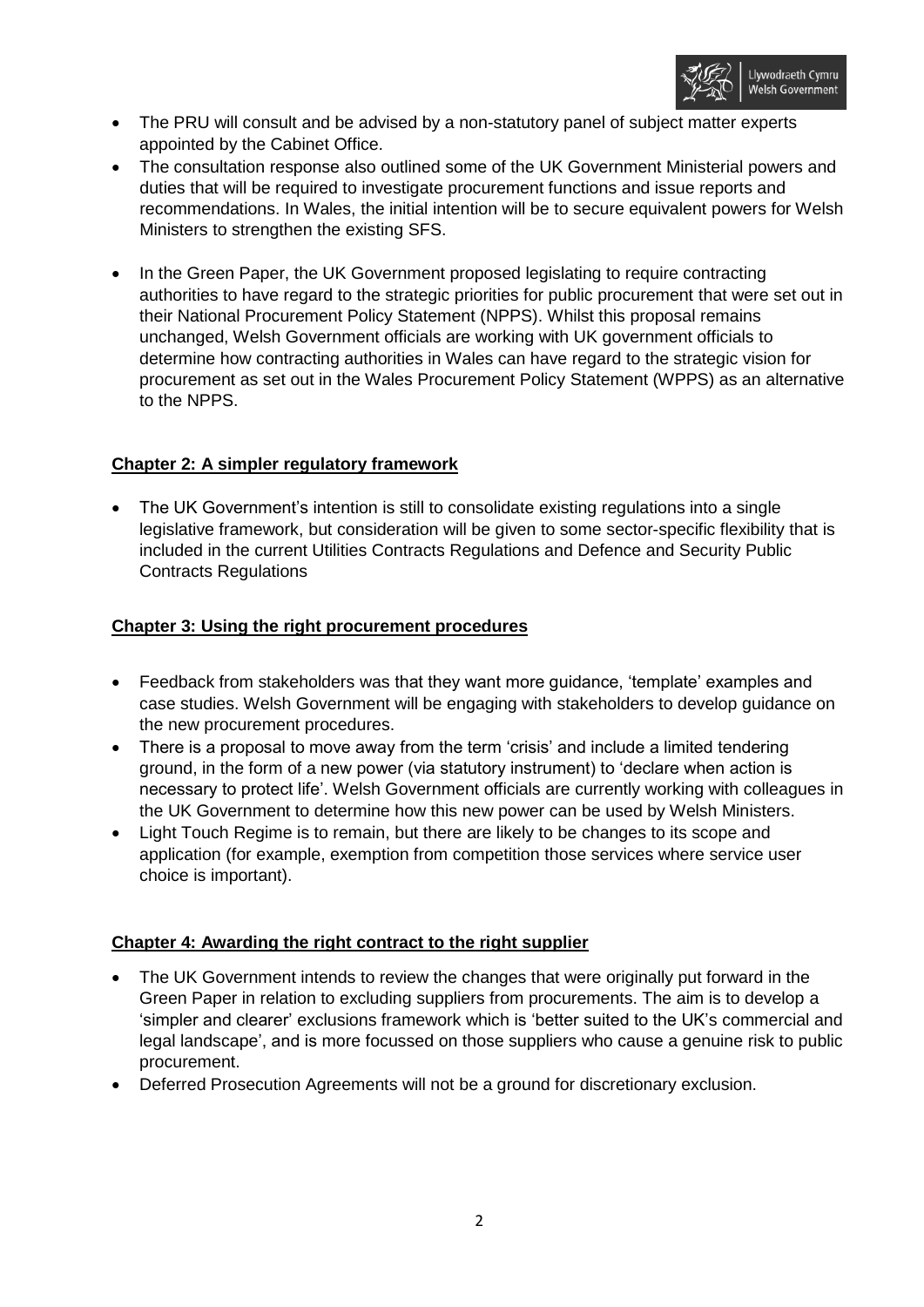

# **Chapter 5: Using the best commercial purchasing tools**

• The proposal to replace the existing DPS with a new DPS+ is being taken forward, but it will now be called a 'Dynamic Market'. Also the tool will now be available for use with all types of works, services and goods procurements

## **Chapter 6: Ensuring open and transparent purchasing**

- The majority of respondents to the consultation were supportive of embedding transparency throughout the commercial lifecycle, although a number of concerns were raised, such as:
	- o the resource intensive implementation of the proposed changes; and
	- $\circ$  the administrative burden associated with transactional, low value contracts.
- Welsh Government have also engaged with stakeholders in relation to the proposed transparency changes for below threshold procurements. On the whole, Welsh stakeholders too are supportive of embedding transparency in procurement, although further stakeholder engagement will be undertaken in relation to the IT systems to support the implementation of these transparency proposals.
- There were also concerns from suppliers around the protection of commercially sensitive and personal information, and the impact on competition.
- Further changes that UK Government have made in response to the feedback include:
	- o Proposals to publish bidder's response documents are not being taken forward
	- o Redacted contracts will need to be published above £2m
	- o Unsuccessful bidders will receive redacted evaluation documents relating to the winning bid, as well as their own bids
	- o The proposed Tender Web Form Notice and Web Form (Clarification) Notice will not be introduced

# **Chapter 7: Fair and fast challenges to procurement decisions**

- The proposed cap on damages payable following a successful challenge to a contract award decision has been removed.
- The UK Government has indicated that it will continue to explore feasible options for faster and more accessible routes for valid challenge in response to concerns that the proposed court reforms which aimed to deliver a faster, cheaper and more accessible review system could lead to more challenges and speculative claims.
- Several original proposals are also not being taken forward, including:
	- o Proposed process of independent contracting authority review
	- o Proposal for using an existing tribunal to deal with low value claims
	- o Proposal that that pre-contractual remedies should have stated primacy over postcontractual damages

#### **Chapter 8: Effective contract management**

- The proposal to cap the profit paid on contract extensions where the incumbent raises a legal challenge is not being taken forward.
- The proposal to publish contract amendment notices is being taken forward, and there is the intention to provide a power to amend those exemption thresholds if necessary.